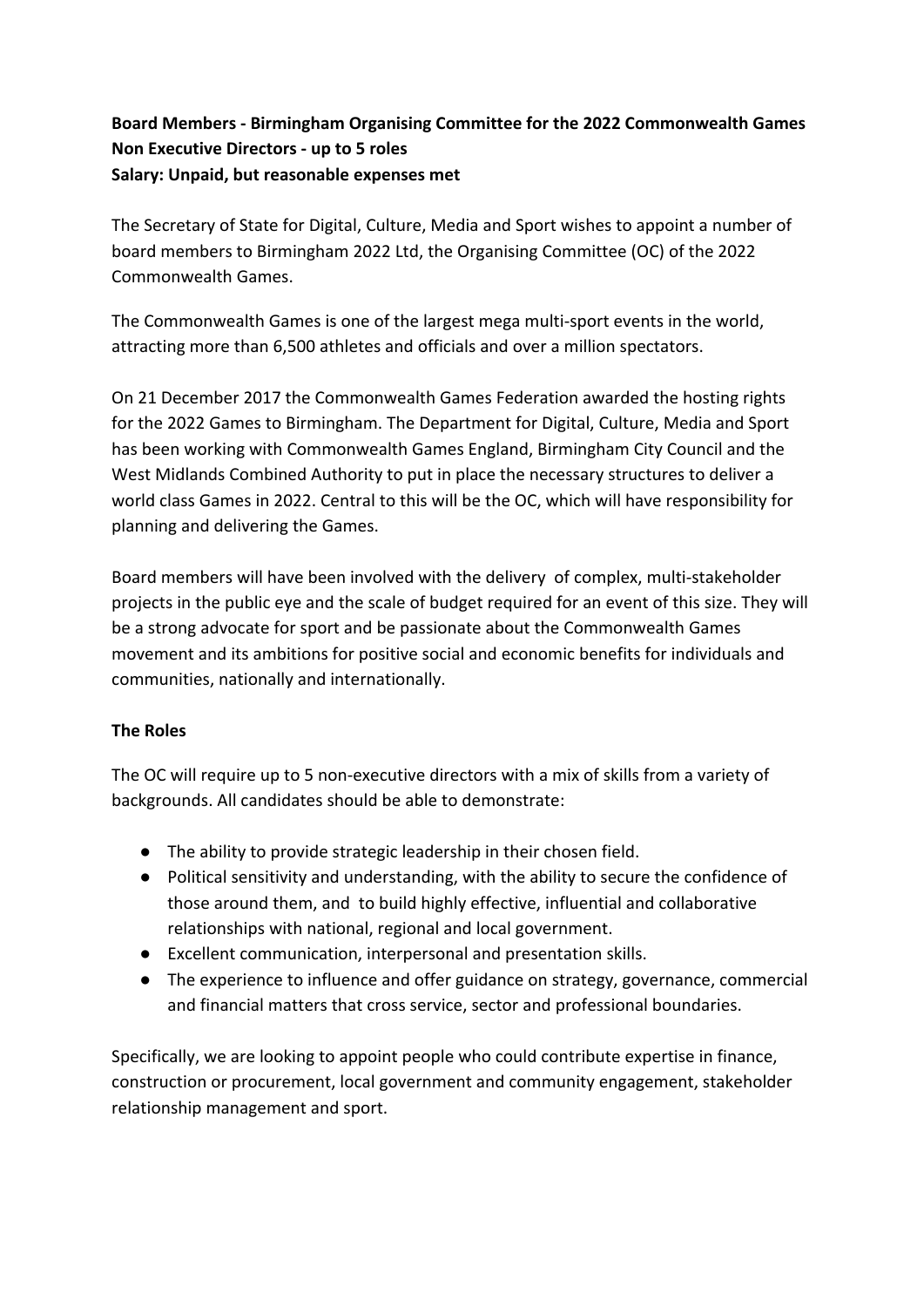## **Finance**

The successful candidate will be able to give evidence of:

- Extensive financial and business experience, gained through senior level (CFO level in a major company or organisation, or partner in a major accountancy firm) experience in either the public or private sector.
- Significant audit committee experience at senior level.
- A detailed understanding of all the components of successful corporate financial management.

## **Construction or Procurement**

The successful candidate will be able to give evidence of:

- Direct and relevant experience of comparable major infrastructure projects.
- Significant and relevant experience in negotiating and managing relationships, eg with trade unions and suppliers.
- An understanding of construction costs, contingency allocation and management, and risks.
- Experience in collaborative working, partnership approaches and contractor involvement.
- Experience in modern methods of construction and assembly processes.

#### **Local Government and Community Engagement**

The successful candidate will be able to give evidence of:

- Significant successful experience of community liaison and networking.
- An understanding of key local social and political issues in the host city region.
- Significant leadership experience of successful working in a local government environment .
- A clear vision of how to ensure delivery of the legacy for the local area and its people.

#### **Stakeholder Relationship Management**

The successful candidate will be able to give evidence of:

- First class professional communications and media handling skills of high profile projects.
- Significant experience of working successfully with central government and lobbyists.
- Detailed understanding of the key political issues and sensitivities.
- Significant experience in giving board level advice on communication strategies and tactics.